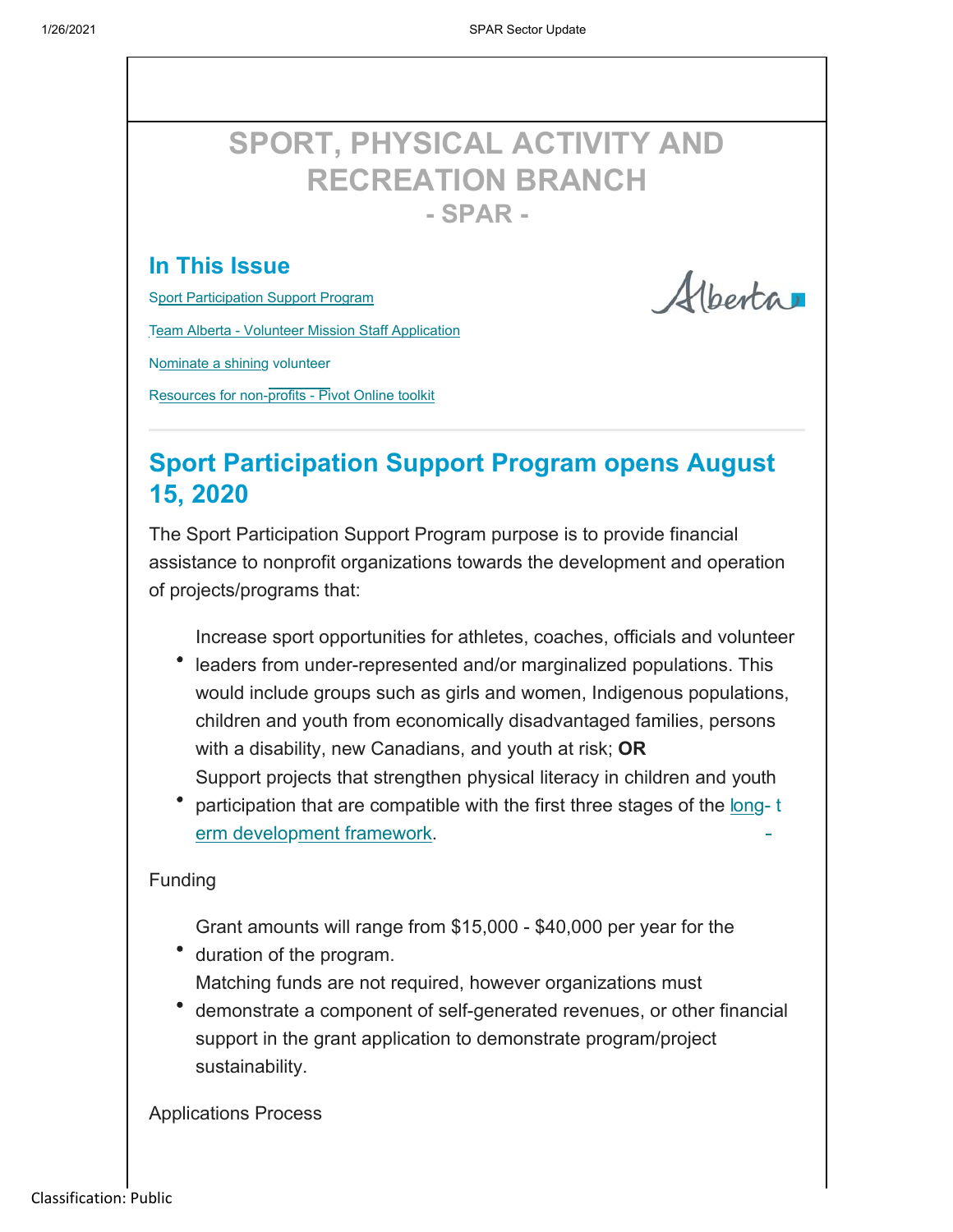- Applications will be accepted from August 15, 2020 to September 15, 2020.
- For complete **program guidelines** and to apply online follow this link; https://albertasport.ca/sport-participation-support-program/

For more information contact Julie Hurd, Sport Consultant, julie.hurd@gov.ab.ca or 780-427-5132.

## **Team Alberta - Volunteer Mission Staff Application for the 2021 Canada Summer Games**

Alberta Culture, Multiculturalism and Status of Women's Sport, Physical Activity and Recreation Branch invites volunteer applications to be part of the Mission Staff for Team Alberta at the 2021 Canada Summer Games being held August 6-21, 2021 in Niagara Region, Ontario.

Please distribute this information to anyone within your sport community who may be qualified and interested. Applications including a resume and a letter of support must be received by Friday, September 18, 2020. Team Alberta **Application** 

If you have any questions or require any additional information please contact Pat Lechelt, Chef de Mission at pat.lechelt@gov.ab.ca (780-422-8309) or Cam Berwald, Assistant Chef de Mission at cam.berwald@gov.ab.ca (780-422-7109).

### **Nominate a shining volunteer in your community**

Nominations are open for the Stars of Alberta Volunteer Awards recognizing those who make a lasting impact in their community.

"This year, we are continuing to celebrate the amazing volunteers in our communities, while also giving special recognition to those whose leadership and advocacy focuses on anti-racism, LGBTQ2S+ inclusion and fighting gender discrimination with the new Breaking Barriers category. I encourage everyone to show their support for the extraordinary volunteers who make a difference in their community by nominating them for a Stars of Alberta Volunteer Award."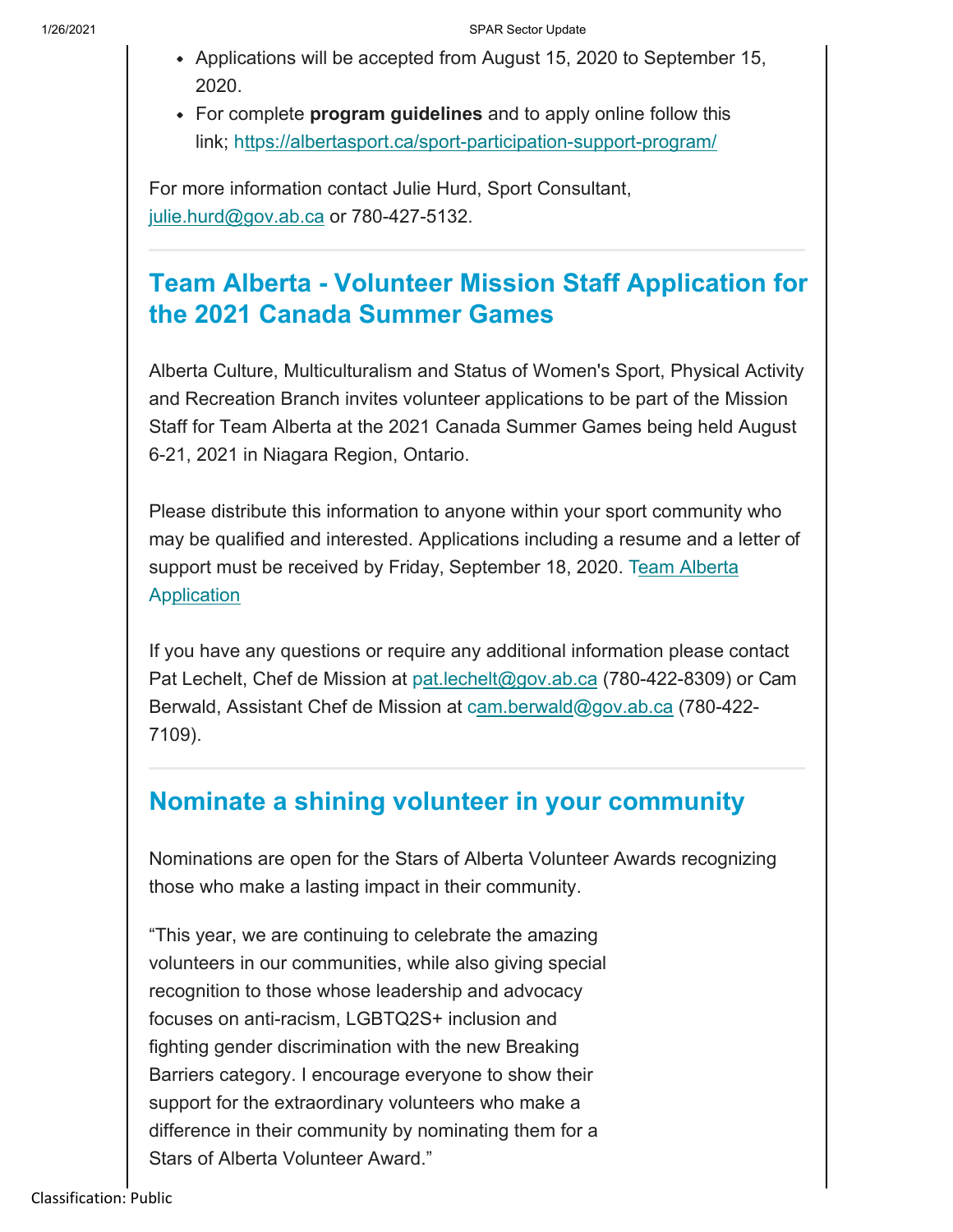



*Leela Sharon Aheer, Minister of Culture, Multiculturalism and Status of Women*

The Stars of Alberta awards highlight and pay tribute to volunteers who give their time, energy and skills to make a difference in the lives of Albertans. Two awards are given in each of the following categories:

- Youth (up to 24 years of age)
- Adult
- **Senior**

This year, the new Breaking Barriers category will recognize exceptional volunteers who are working to create communities that are diverse and inclusive. Three awards will be presented in this category to individuals or groups who are addressing racism, advocating for LGBTQ2S+ inclusion and fighting gender discrimination in their communities.

The awards are part of government's commitment to recognize the contributions of Alberta's volunteers and are handed out annually on or around International Volunteer Day. This year, recipients will be celebrated at an awards ceremony on Dec. 4. Since the inception of the Stars of Alberta Volunteer Awards in 2000, 127 volunteers from across the province have been honoured.

Albertans are encouraged to submit nominations online. The deadline for nominations is Sept. 15.

Volunteers are the foundation for many community organizations providing recreational, social and cultural programs. Alberta has more than 26,400 nonprofit organizations and, each year, more than 1.6 million Albertans provide more than 262 million volunteer hours to support the non-profit and voluntary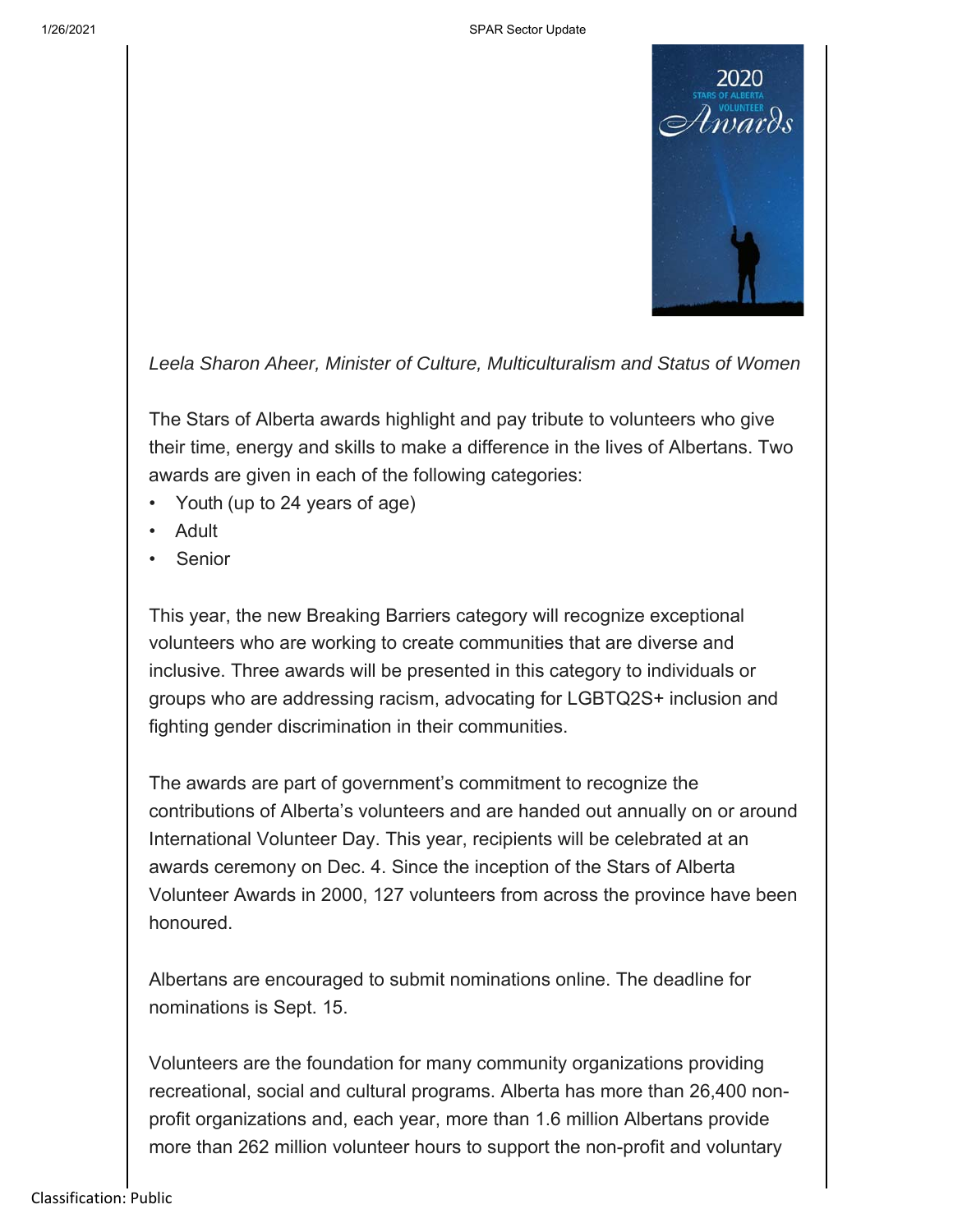1/26/2021 SPAR Sector Update

sector at a value of \$5.6 billion.

The province also continues to accept nominations on an ongoing basis for the Alberta Northern Lights Volunteer Recognition Program launched in April. The Alberta Northern Lights Volunteer Recognition Program provides an opportunity to provide ongoing recognition of the many ways that volunteering and supporting one another happens in our communities. There are no requirements for hours of service, and any individual or group who helps out in their community is eligible for recognition through this program.

**Stars of Alberta Volunteer Awards** 

## **Pivot Online toolkit for artist and non-profit organizations**

This toolkit captures and shares the insights learned from artists and non-profit organizations who have pivoted their work online. It also provides information, resources and inspiration to help you pivot some – or all – of your operations online. Please click h<u>ere</u> for more information or <del>IP</del>ivot Online Toolkit (PDF version).





#### **Concussion Awareness**

The #HeadstrongCanada campaign is based off the Government of Canada's Concussion Framework and the Concussion Awareness toolkit, is designed to give every sport organization the tools they need to show they are concussion smart and share the key points in concussion awareness.